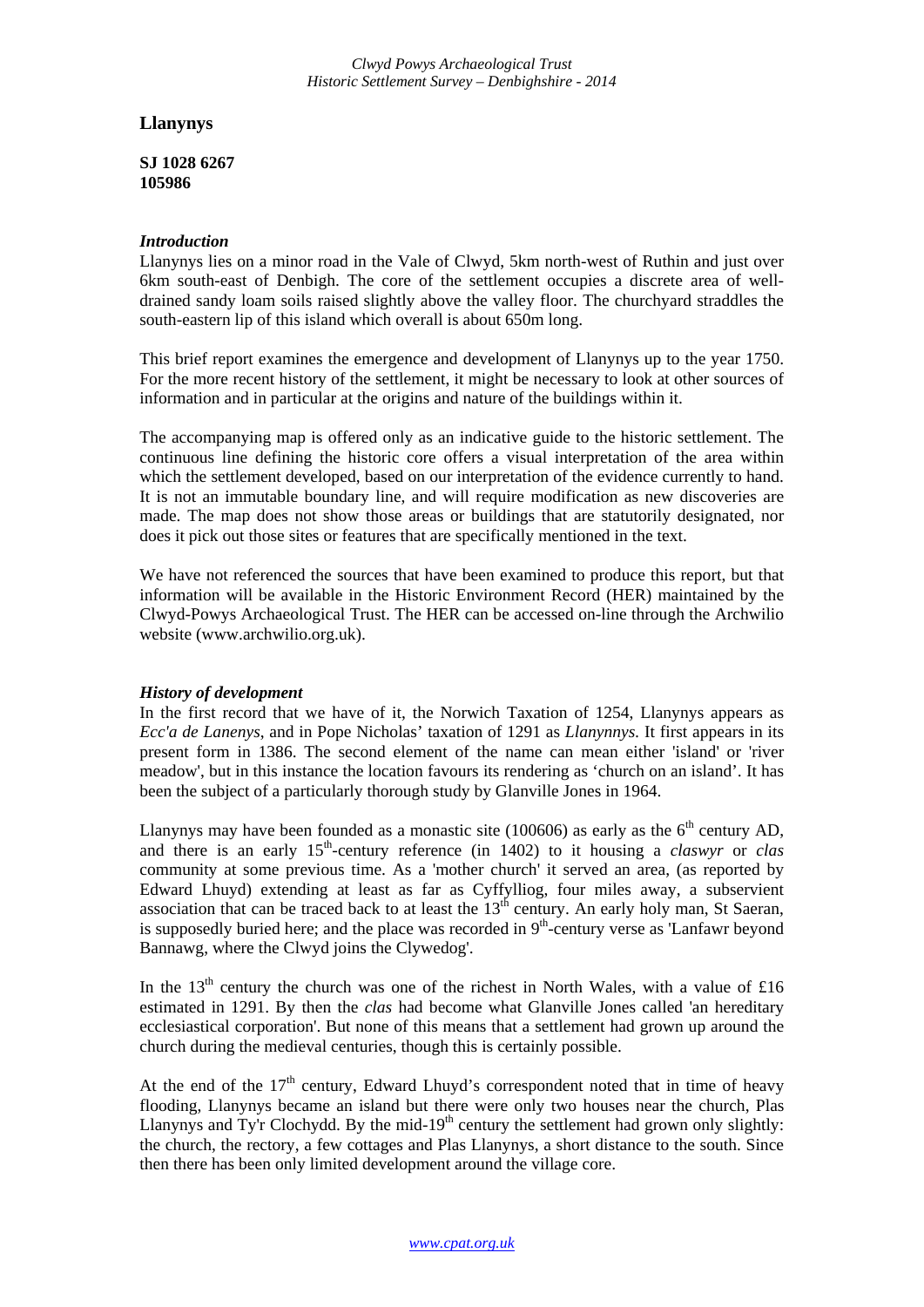

*Llanynys, photo 96-C-0151, © CPAT 2014* 

## *The heritage to 1750*

The island on which Llanynys sits has a long history of land use. Enclosures, probably of late prehistoric or Roman date have been photographed on both sides of the settlement and a double ring ditch (19788), probably of Bronze Age date, underlies one of the former openfield quillets to the north-west of the settlement.

The church is dedicated to St Saeran (100605). It is typical of the Vale of Clwyd with a double-nave, a south porch and a bellcote at the western end. It appears to have started as a small church in the  $13<sup>th</sup>$  century which was enlarged in the  $15<sup>th</sup>$  century with an extension at the east end and the addition of a long southern nave, a substantial part of which was rebuilt in 1768. The present porch was added in 1544. Inside it has one of the best collections of furnishings and fittings in the diocese of St Asaph: a Perpendicular font, a superb wall painting of St Christopher thought to be earlier 15th century, a tomb chest with the effigy of a priest on top, the head of a  $14^{\tilde{th}}$ -century churchyard cross, fragments of  $16^{\tilde{th}}$ -century stained glass, a royal arms on canvas form  $1661$ ,  $17<sup>th</sup>$ -century wooden furnishings, and wooden dog tongs.

The present churchyard, now irregularly pear-shaped, lies within what appears to be a larger, oval enclosure defined at least in part by existing property boundaries. Work on the Cerriglwydion Arms to the west of the church in 2012 uncovered human remains, demonstrating that the public house had been built across the edge of the former churchyard.

Glanville Jones suggested in the 1960s that a radial pattern of fields converging on the *llan*  were the back gardens or quillets of undertenants of the *clas* community in the pre-Conquest era, though his arguments do not perhaps convince everybody. He argued that there were other radial plots in Bryn Castell to the north, and that beyond were the hereditary lands of the *clas*.